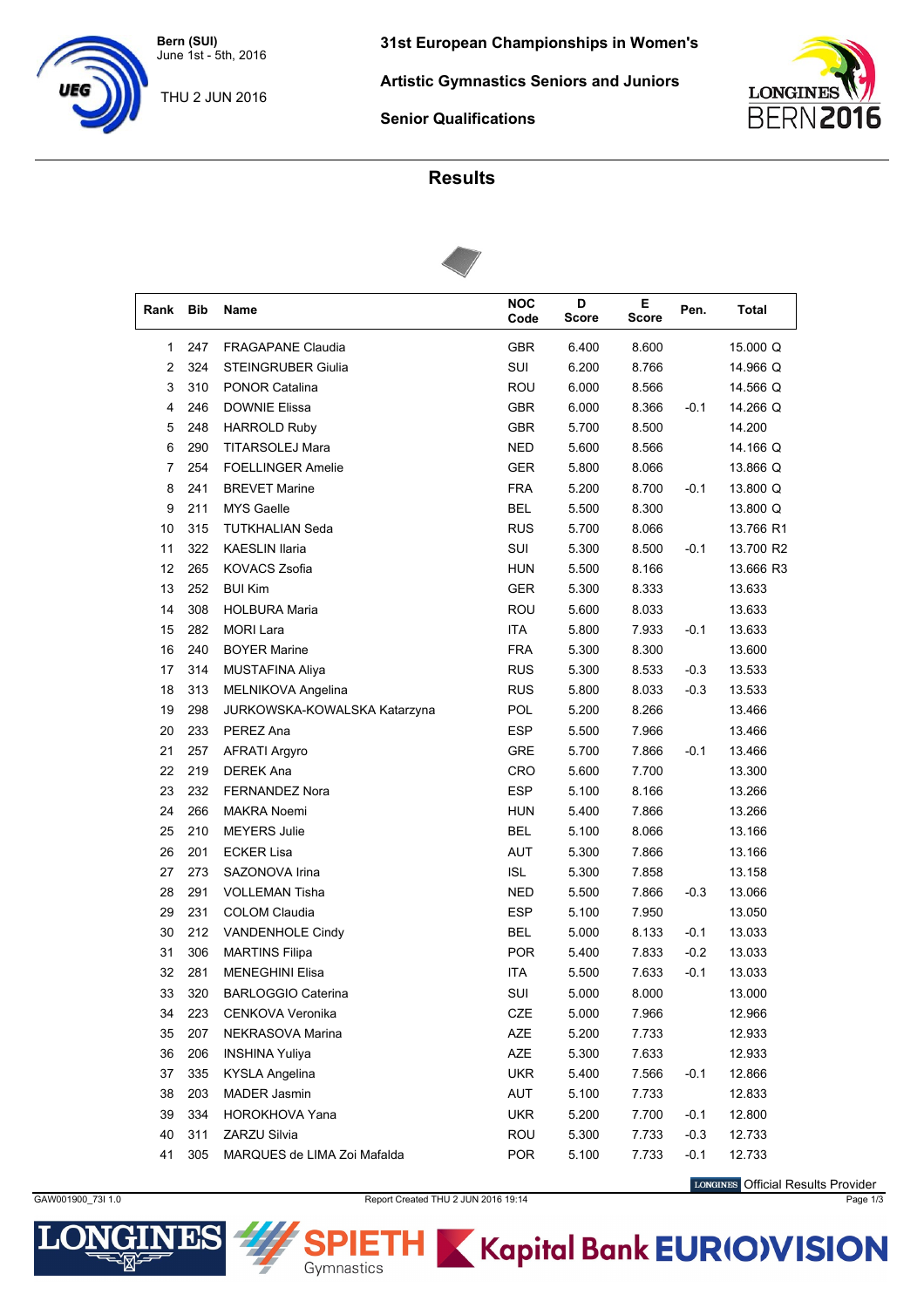**Bern (SUI)** June 1st - 5th, 2016

THU 2 JUN 2016

**31st European Championships in Women's**

**Artistic Gymnastics Seniors and Juniors**

**LONGINES BERN20** 

**Senior Qualifications**

## **Results**



| Rank | <b>Bib</b> | Name                         | <b>NOC</b><br>Code | D<br><b>Score</b> | Е<br><b>Score</b> | Pen.   | <b>Total</b> |  |
|------|------------|------------------------------|--------------------|-------------------|-------------------|--------|--------------|--|
| 42   | 328        | <b>MUTLU Demet</b>           | <b>TUR</b>         | 4.600             | 8.033             |        | 12.633       |  |
| 43   | 301        | <b>PLICHTA Paula</b>         | <b>POL</b>         | 5.100             | 7.833             | $-0.3$ | 12.633       |  |
| 44   | 239        | URVIKKO Annika               | <b>FIN</b>         | 4.900             | 7.833             | $-0.1$ | 12.633       |  |
| 45   | 278        | <b>WEISS Shailee</b>         | <b>ISR</b>         | 4.800             | 7.800             |        | 12.600       |  |
| 46   | 261        | XOULOGI Ioanna               | <b>GRE</b>         | 4.700             | 7.883             |        | 12.583       |  |
| 47   | 224        | KANYAI Anna Maria            | CZE                | 4.600             | 7.933             |        | 12.533       |  |
| 47   | 325        | MOKOSOVA Barbora             | <b>SVK</b>         | 4.600             | 7.933             |        | 12.533       |  |
| 49   | 255        | PHILIPP Lina                 | <b>GER</b>         | 5.100             | 7.833             | $-0.4$ | 12.533       |  |
| 50   | 243        | LECHENAULT Oreane            | <b>FRA</b>         | 5.100             | 7.533             | $-0.1$ | 12.533       |  |
| 51   | 237        | SALMI Anna                   | <b>FIN</b>         | 4.700             | 7.800             |        | 12.500       |  |
| 52   | 271        | BERGTHORSDOTTIR Sigridur     | <b>ISL</b>         | 5.100             | 7.700             | $-0.3$ | 12.500       |  |
| 53   | 217        | <b>BANISHKA Greta</b>        | <b>BUL</b>         | 5.000             | 7.500             |        | 12.500       |  |
| 54   | 262        | BOECZOEGO Dorina             | <b>HUN</b>         | 5.400             | 7.400             | $-0.3$ | 12.500       |  |
| 55   | 225        | <b>MICKOVA Eva</b>           | CZE                | 4.600             | 7.866             |        | 12.466       |  |
| 56   | 294        | NYGAARD Thea Mille           | <b>NOR</b>         | 4.700             | 7.766             |        | 12.466       |  |
| 57   | 332        | <b>BIELIAIEVA Anastasiia</b> | <b>UKR</b>         | 5.100             | 7.366             |        | 12.466       |  |
| 58   | 297        | <b>JANIK Gabriela</b>        | POL                | 5.000             | 7.500             | $-0.1$ | 12.400       |  |
| 59   | 236        | OJALA Rosanna                | <b>FIN</b>         | 4.600             | 7.766             |        | 12.366       |  |
| 60   | 259        | MONOKROUSOU Evangelia        | <b>GRE</b>         | 4.900             | 7.566             | $-0.1$ | 12.366       |  |
| 61   | 272        | <b>ODINSDOTTIR Tinna</b>     | <b>ISL</b>         | 4.300             | 8.033             |        | 12.333       |  |
| 62   | 208        | SMIRNOVA Mariia              | AZE                | 4.700             | 7.700             | $-0.1$ | 12.300       |  |
| 63   | 280        | <b>MARIANI Enus</b>          | <b>ITA</b>         | 5.300             | 6.966             |        | 12.266       |  |
| 64   | 277        | <b>KREMER Ofir</b>           | <b>ISR</b>         | 4.700             | 7.633             | $-0.1$ | 12.233       |  |
| 65   | 220        | <b>KRANZELIC Dora</b>        | <b>CRO</b>         | 5.400             | 6.933             | $-0.1$ | 12.233       |  |
| 66   | 267        | <b>BELL Casey</b>            | <b>IRL</b>         | 4.600             | 7.566             |        | 12.166       |  |
| 67   | 304        | <b>MARIANITO Mariana</b>     | <b>POR</b>         | 4.500             | 7.633             |        | 12.133       |  |
| 68   | 214        | DICKSON Kylie Rei            | <b>BLR</b>         | 5.000             | 7.433             | $-0.3$ | 12.133       |  |
| 69   | 202        | <b>JOCHUM Olivia</b>         | AUT                | 4.500             | 7.666             | $-0.1$ | 12.066       |  |
| 70   | 218        | RASHKOVA Valentina           | <b>BUL</b>         | 4.500             | 7.533             |        | 12.033       |  |
| 71   | 216        | LIFENKA Sviatlana            | <b>BLR</b>         | 4.700             | 7.300             |        | 12.000       |  |
| 72   | 251        | <b>RUMBUTIS Julia</b>        | GEO                | 3.800             | 8.133             |        | 11.933       |  |
| 73   | 292        | <b>BRAATEN Sofie</b>         | <b>NOR</b>         | 4.400             | 7.600             | -0.1   | 11.900       |  |
| 74   | 215        | HRAMKO Dziyana               | <b>BLR</b>         | 4.300             | 7.600             |        | 11.900       |  |
| 75   | 284        | <b>CIRCENE Alina</b>         | LAT                | 4.400             | 7.566             | $-0.1$ | 11.866       |  |
| 76   | 329        | <b>TURKMEN Beyza</b>         | <b>TUR</b>         | 4.600             | 7.366             | $-0.1$ | 11.866       |  |
| 77   | 295        | <b>SKAATTUN Sofie</b>        | <b>NOR</b>         | 4.300             | 7.466             |        | 11.766       |  |
| 78   | 286        | <b>GOSA Sabine</b>           | LAT                | 4.200             | 7.266             |        | 11.466       |  |
| 79   | 287        | <b>GRISANE Valerija</b>      | LAT                | 4.800             | 6.933             | $-0.4$ | 11.333       |  |
| 80   | 222        | THEOCHAROUS Anastasia        | <b>CYP</b>         | 4.600             | 6.733             |        | 11.333       |  |
| 81   | 250        | ROBAKIDZE Magda              | GEO                | 4.600             | 6.700             | $-0.1$ | 11.200       |  |
| 82   | 327        | <b>MOROVA Ekin</b>           | <b>TUR</b>         | 4.900             | 6.300             | $-0.1$ | 11.100       |  |
|      |            |                              |                    |                   |                   |        |              |  |

GAW001900\_73I 1.0 **Report Created THU 2 JUN 2016 19:14** Page 2/3

[H

Gymnastics

LONGINES Official Results Provider